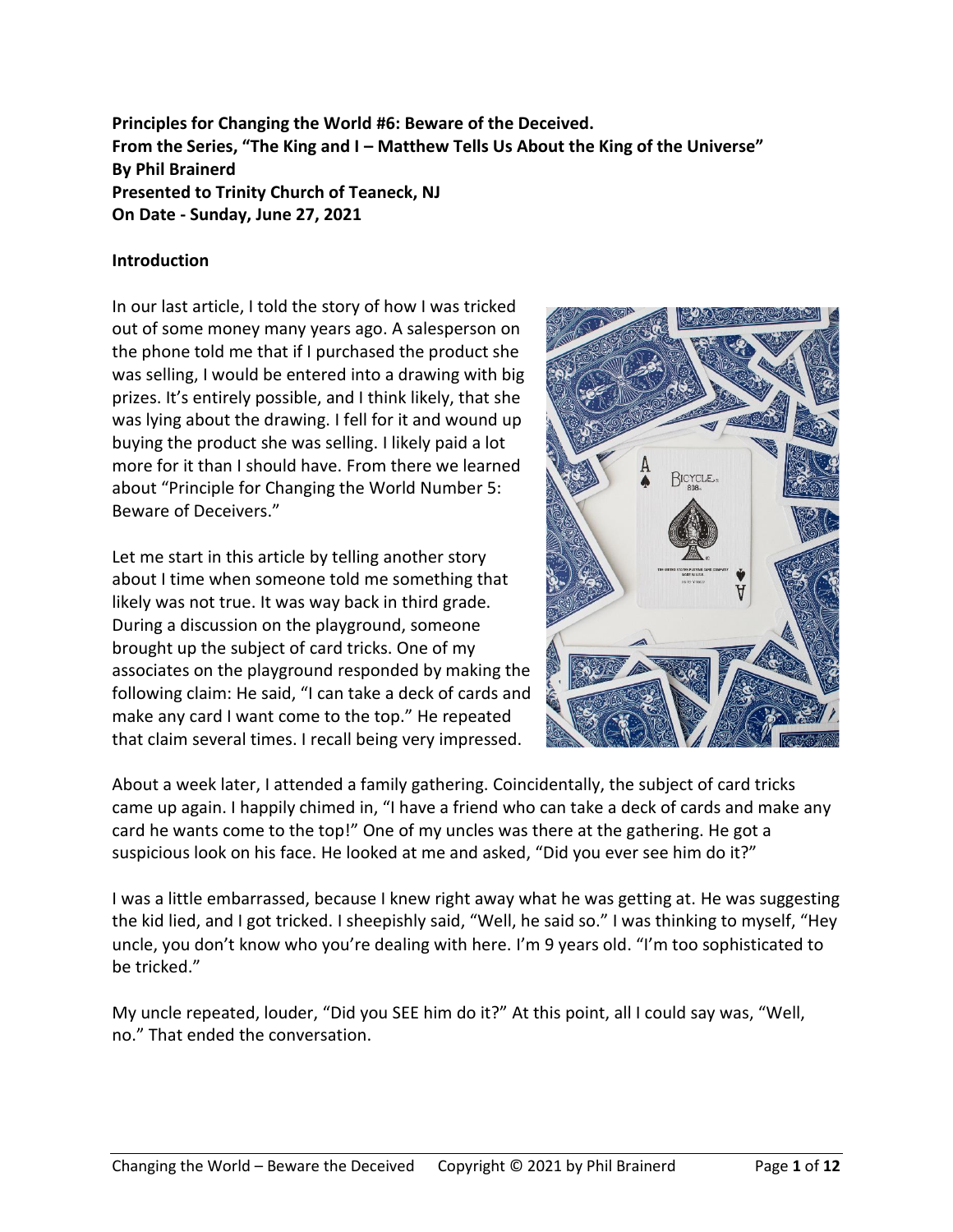OK. What are the possibilities here? One: My friend was a genius who could do amazing card tricks at the age of 9. Sadly, this was not likely.

Two: My friend was telling a fib – a big fib. Sadly, sometimes children do this. Fortunately, most of the time, they grow out of that habit. Sometimes, they don't, but that's a message for another day.

There is a third possibility. Many of you have been to magic shows. If you have, what I'm about to describe may be familiar. Let's say my friend's family went to one of these shows - Those shows are thought to be "family friendly". Magicians often ask for volunteers from the audience. I could see the magician announcing, "I need some assistance. Who wants to help?" Young children are very quick to raise their hands at times like this. Perhaps the magician called on my friend. He might have said, "You look like a talented young man. You may have special abilities. Do this: Think about a card - any card." The young boy says, "Ace of spades." "A good choice" says the magician. He then reaches into a special case on the stage and pulls out a deck of cards.

Now, little known to the young boy, the case has 52 decks of cards. Each deck has 52 of the same card. The magician pulls out the box marked "Ace of Spades". He then says, "I'm going to shuffle the deck – you tell me when to stop." He shuffles for a bit and the boy says, "Stop!" The magician smiles and holds out the deck. "Now, you pull off the top card." To his amazement, the little boy pulls off an Ace of Spades. This gets repeated several times with small variations. Then the magician smiles and says, "This is one very talented young man - He can make any card come to the top of the deck. Let's all give him a big hand."

Anyone who's watching knows that the "magic" is in the hands of the magician, not the little boy - But, maybe the little boy doesn't know that. So, option number 3 for our story: This little boy may *actually believe* he can do what he says.

We're in our series, "The King and I – Matthew Tells us About the King of the Universe." We're in chapter 7 where Jesus gives us "Principles for Changing the World." Last week, we learned principle number 5: "Beware of Deceivers." This week, we'll learn principle number 6: "Beware of the Deceived."

Let's read about it:

21 "Not everyone who says to me, 'Lord, Lord,' will enter the kingdom of heaven, but only the one who does the will of my Father who is in heaven. 22 Many will say to me on that day, 'Lord, Lord, did we not prophesy in your name and in your name drive out demons and in your name perform many miracles?' 23 Then I will tell them plainly, 'I never knew you. Away from me, you evildoers!' (Matthew 7:21-23)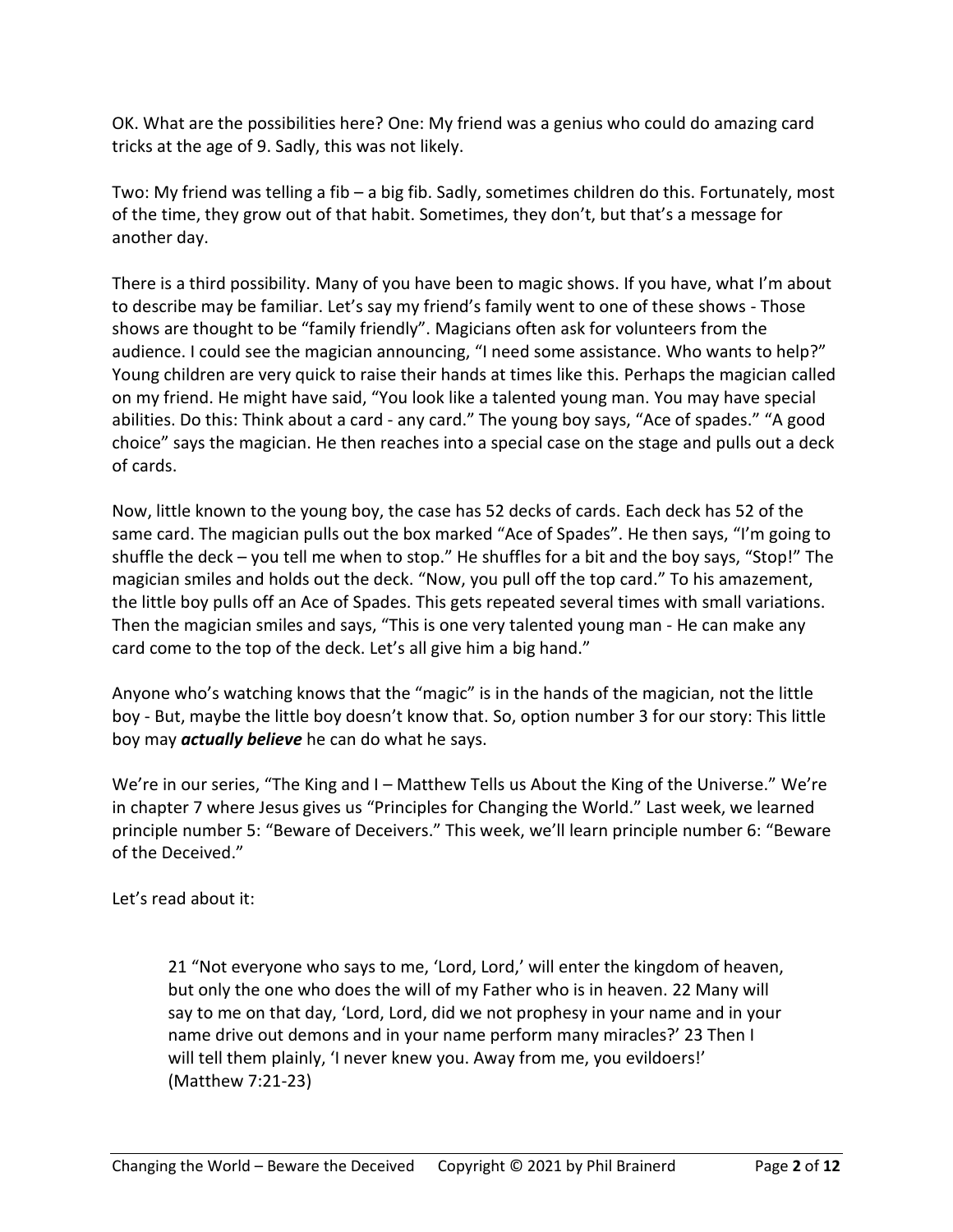In our last session, we learned that some deceivers are crooks. If such a deceiver only takes our money and possessions, we may be getting off easy. But, some deceive in such a way as to endanger our souls. In the same way, some people become deceived by the deceivers or by circumstances. When they are deceived in this way, on the best days, they only lose a few things. But sometimes when people are deceived, their souls are in danger - And worse, they endanger the souls of people around them.

Jesus gives us three things here:

- A warning.
- A promise.
- An explanation.

# **I. The Warning**

Let's take a look first at the warning.

"Not everyone who says to me, 'Lord, Lord,' will enter the kingdom of heaven…" (Matthew 7:21)

Earlier, Jesus told us about the narrow gate and the narrow road. If you enter by the narrow gate, you are on the road to heaven. Heaven is the wonderful, eternal home of God. If you don't enter by the narrow gate, you are on the road to destruction. Destruction is the eternal and terrible place called hell. It's one or the other. There is no middle.

Some believe that everyone live on after they die - And everyone is in some way progressing towards something better. The Hindus and the Buddhists believe in reincarnation. After you die, if you're not in the right place, you get to try again. Others say that God is a wonderful benevolent being who just lets everyone into heaven.

To those, Jesus says: "I am the way and the truth and the life. No one comes to the Father except through me. (John 14:6)"

Jesus stands at the narrow gate. In fact, Jesus *is* the gate:

"I am the gate; whoever enters through me will be saved. (John 10:9)"

So, you have either entered through the narrow gate, which is Jesus, or you have not. This is very straightforward. You can disagree if you want, but it's not hard to understand.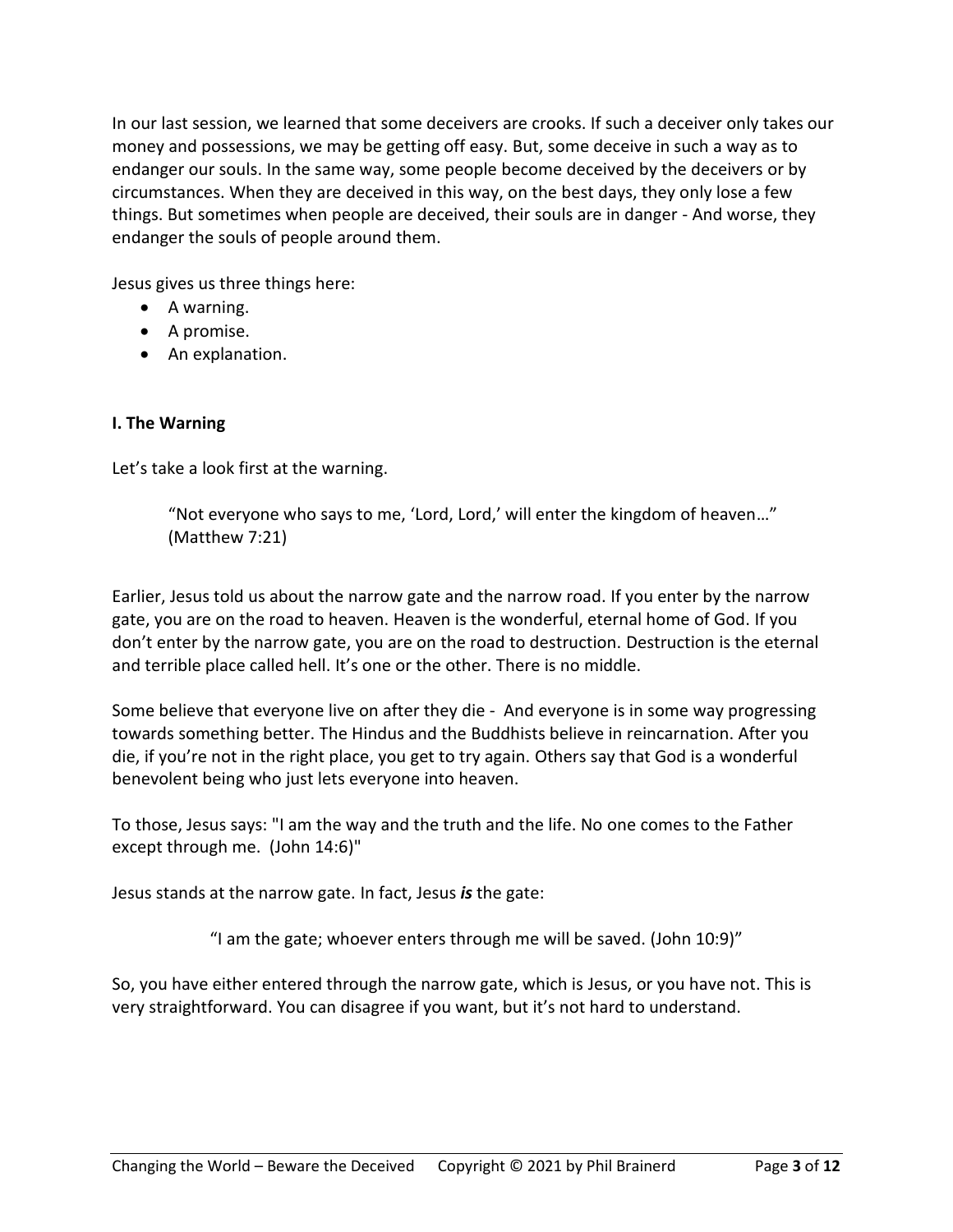But here, Jesus says something scary. There are going to be people on the day of judgement who believe they are calling on him. They will say, "Lord, Lord". They will call upon the Lord with confidence. They will think that they are ready for the Kingdom - But they will not enter. They will be turned away.

This is a terrifying warning. Jesus will explain why this will happen in a moment, but before he does that, he reminds his followers of the promise.

#### **II. The Promise**

"... but only the one who does the will of my Father who is in heaven. (Matthew 7:21)"

So, here's a promise: Those who do the will of the father in heaven will see the kingdom of Heaven. When we consider that in relation to the warning, it becomes: "…*only* the one who does the will of my Father in heaven."

Here we have to ask an important question:

## *"What is the will of the Father who is in heaven?"*

Let's find out. One way to find out God's will is to look around in the Scripture and find the times that someone says, "God wants something", or "This is the will of God." We can't hit all those places today, but let's look at a few.

#### **A. God wants everyone to be saved.**

First, God wants everyone to be saved. The apostle Paul told his young friend Timothy to pray for people. Here's why:

3 This is good, and pleases God our Savior, 4 who wants all people to be saved and to come to a knowledge of the truth. (I Timothy 2:3-4)

The Apostle Peter said it in a slightly different way:

9 The Lord is not slow in keeping his promise, as some understand slowness. Instead he is patient with you, not wanting anyone to perish, but everyone to come to repentance. (II Peter 3:9)

The King James says, "God is not willing that any should perish…"

The first part of doing God's will is to be saved. To be saved, you only need to do a few things.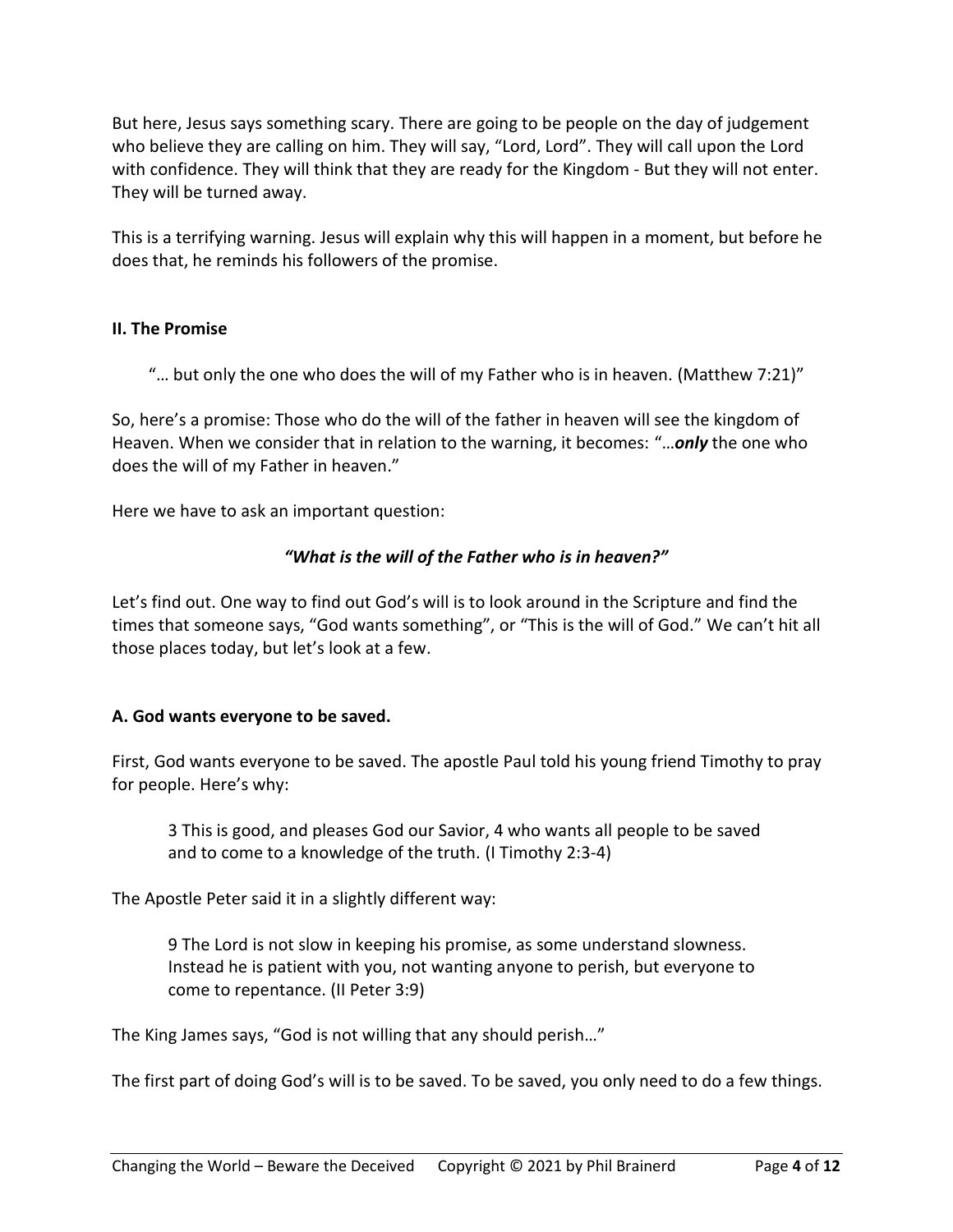1 Realize the God loves you.

2. Realize that you have a problem: Sin. Sadly, we all have a problem of sin. We disobey God.

This places a barrier between you and God. This also creates debt.

3. Realize that Jesus died for your sins. Through his death on the Cross, Jesus has paid the debt that our sins create. And he has removed the barrier between us and God.

4. Realize that heaven is a free gift that you receive only by faith.

Most of the folks who attend our church regularly have heard the statements in the Bible that describe and support what I've just said. I want to remind everyone of just one statement for now:

8 For it is by grace you have been saved, through faith—and this is not from yourselves, it is the gift of God— 9 not by works, so that no one can boast. (Ephesians 2:8-9)

This is important. Jesus did all the work. He did all the work so we don't have to. This is important: *Good works do not earn salvation.* God is so loving and generous that he gives salvation to any who will have faith in Jesus Christ.

This will be important later in our talk.

So, the first thing you need to do if you want to do the will of God is be saved. If you've never done that, talk to us. We want you to be able to say with assurance that you are in the will of God. There will be some important links at the end of this article.

Now that we understand that, let's see something else that's in the will of the Father.

#### **B. Good Works**

AFTER they're saved, the Father wants everyone to produce good works. Let's read about that.

For we are God's handiwork, created in Christ Jesus to do good works, which God prepared in advance for us to do. (Ephesians 2:10)

Our works do not earn or produce salvation. But, after God has done the work of salvation, and after he has given it to us as a free gift through faith, we become new creatures – AT this point, it's very much the will of God that we do good things.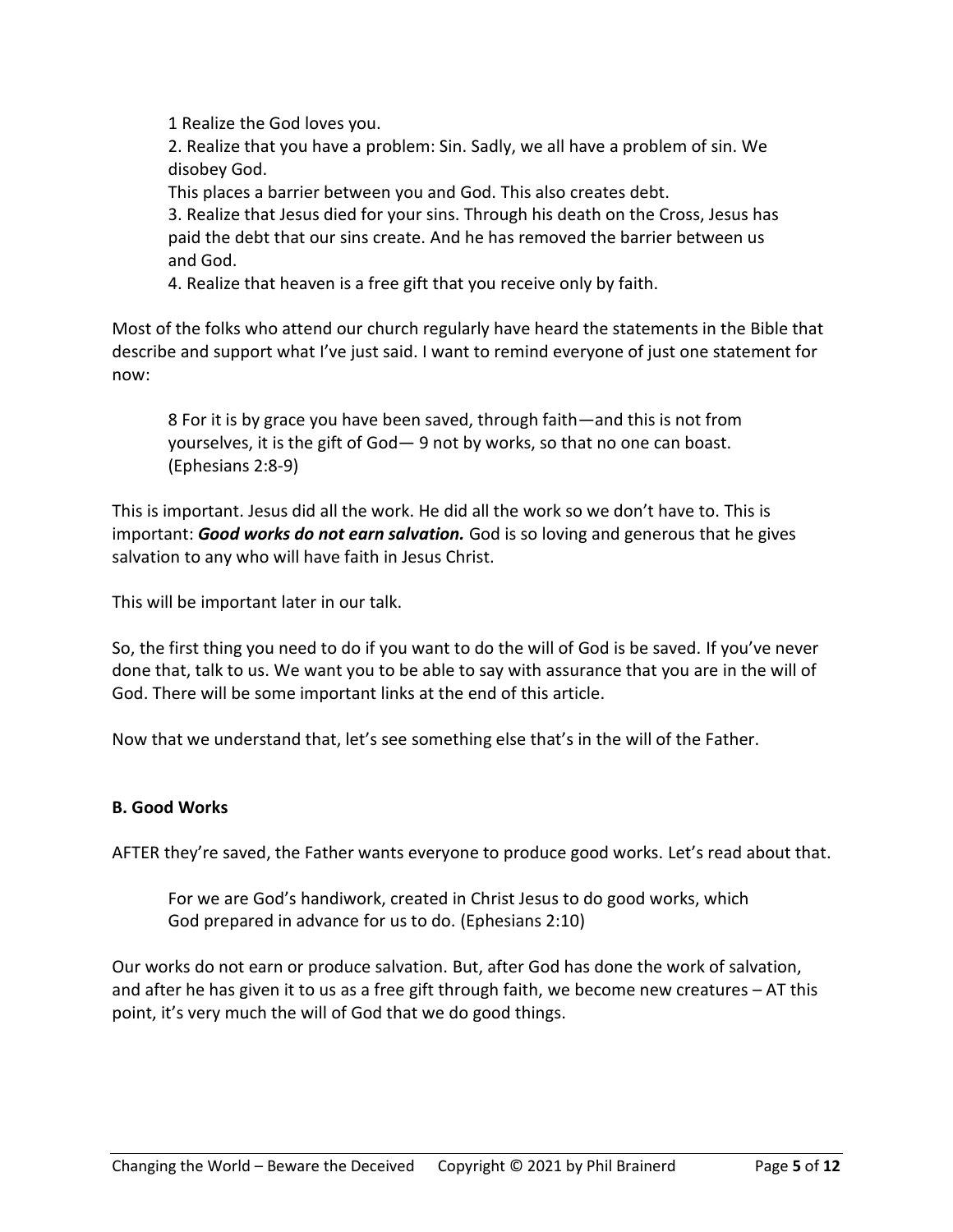This also implies that we avoid bad things.

15 Be very careful, then, how you live—not as unwise but as wise, 16 making the most of every opportunity, because the days are evil. 17 Therefore do not be foolish, but understand what the Lord's will is. 18 Do not get drunk on wine, which leads to debauchery. Instead, be filled with the Spirit, 19 speaking to one another with psalms, hymns, and songs from the Spirit. Sing and make music from your heart to the Lord, 20 always giving thanks to God the Father for everything, in the name of our Lord Jesus Christ. (Ephesians 5:15-17)

So, once we are saved, it's God's will that we do good things and not bad things. Bad things are things like getting drunk and getting involved in what Paul calls debauchery. Good things involve inviting God's Holy Spirit to fill us. We worship: We sing, we glorify our Father by giving thanks in all things in the name of our Lord Jesus Christ. There are plenty of places in the Scriptures that describe other good works.

With that, we have just begun to investigate the will of the Father.

What is his will? Be saved. After you are saved, ask God to fill you with his Spirit so you can perform good works that glorify God the Father and our Lord Jesus Christ. If you do those things, God promises us that we will be on the road to the eternal Kingdom of Heaven.

As a final note before we move on to the next point, this salvation is solid. However, it does not produce immediate perfection. Sometimes, you will try to do the right thing, and you will fail. Here's where we need to be reminded of God's grace.

> 13 As a father has compassion on his children, so the Lord has compassion on those who fear him; 14 for he knows how we are formed, he remembers that we are dust.

(Psalm 103:13-14)

We're told here that our God is a God of great compassion. He knows we are limited.

Isaiah tells us what the Messiah will be like when he comes:

3 A bruised reed he will not break, and a smoldering wick he will not snuff out. (Isaiah 42:3)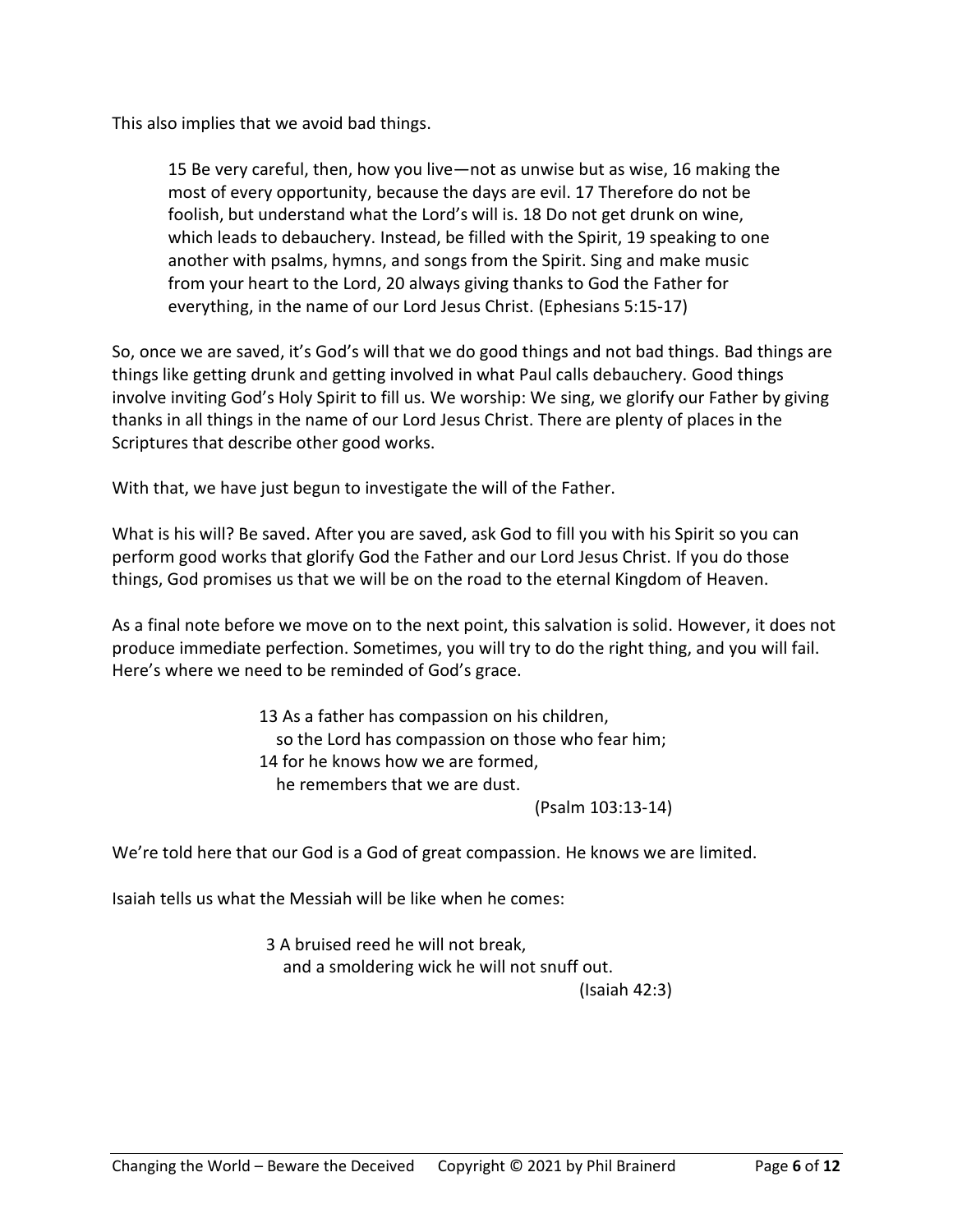We'll run into this one down the road, so I'll give more explanation then. For now, God isn't sitting around waiting to crush us and throw us away because we fail.

And finally:

If we confess our sins, he is faithful and just and will forgive us our sins and purify us from all unrighteousness. (I John 1:9)

If we fail; if we sin, we only need to confess our sins. Part of the great promise of Jesus Christ is that he will forgive. When we fall, he helps us to get up and get back on track.

So, when Jesus warns us that some will not enter the Kingdom, he's not referring to truly saved people who sometimes fall.

Let's move on to the next point. So far, we've seen the warning. We just looked at the promise. Now, let's learn about the explanation.

# **III. The Explanation**

Many will say to me on that day, 'Lord, Lord, did we not prophesy in your name and in your name drive out demons and in your name perform many miracles?' Then I will tell them plainly, 'I never knew you. Away from me, you evildoers!' (Matthew 7:21-23)

So, why did Jesus need to give his followers a stern warning? Because there will be many who are deceived. They will be deceived by two things. First, they will be deceived by a false understanding of the miraculous.

Jesus presents three types of miraculous events. The first is prophecy. We learned in our last session that a prophet is someone who speaks the words of God. In order to speak the words of God, someone has to have the words of God. That can only happen when God supernaturally gives those words to someone. If someone is truly receiving words from God, certain things will be true. We discussed those things in our last session. We'll just be reminded of one: People who are true prophets can tell what will happen in the future. They will be able to do so with 100% accuracy. Anything less, and you don't have a true prophet. Recall that in the Law of Moses, false prophets received a very harsh treatment: The death penalty. So, God takes this very seriously.

I have heard people who think of themselves as prophets who have tried to predict things like the winner of an election. Seeing as you usually have a 50% chance of getting it right, that's not a hard thing to do. But some of these people have missed on even that.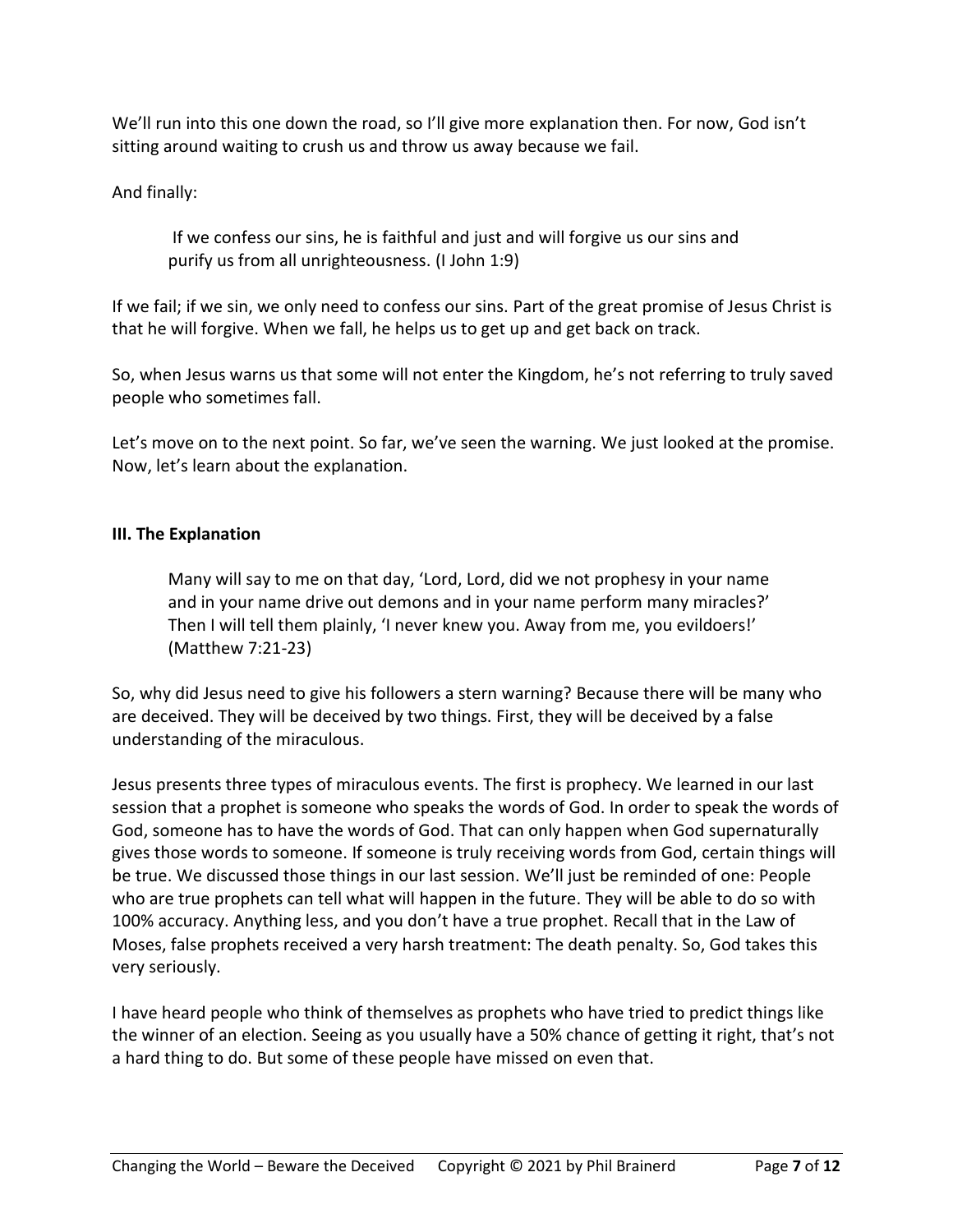Why would somebody do this? Why would someone claim to be speaking the words of God when they have no solid reason to believe so? There are two main reasons:

First, some people want desperately to feel important. There is something about imagining that they're speaking for God that makes them feel that way. It gets even worse when these people get others to believe them. The sense of power grows as more and more people fall for the lies.

The second reason is something that will come to play in other places of deception: Some people are mentally ill. Some forms of mental illness involve hearing voices and seeing things that others don't see. Sometimes, these experiences can feel very real. And once again, if you can get others to believe that what you're seeing or hearing is real, it gets worse.

Jesus warns us that some people will think they're prophesying in his name and that this wins them a place in heaven. But those people will be horribly surprised.

Then there is the business of casting out demons and performing other types of miracles. Is it possible to drive out demons or perform miracles without God? Apparently, it's possible to look like it. Once again, let's look at some possibilities.

Again, mental illness sometimes comes into play. People who are mentally ill sometimes lose the ability to discern between reality and the products of their imaginations. In extreme cases you can imagine that demons are running around and worse. To the mentally ill person, this all seems very, very real.

Another possibility is hypnosis. Sometimes, people who are otherwise normal and healthy are capable of entering a state where they are very vulnerable to the suggestions of others. A skilled hypnotist, when working with the right people, can do amazing things.

Some years ago, I watched a documentary on hypnosis. The reporter who investigated this topic volunteered at one point to be put into a hypnotic state himself. After entering this state, the hypnotist handed him a lemon. He told the reporter that the lemon was a fresh orange. He then asked the reporter to take a bite and describe what he was tasting. The reporter, who was biting into a sour lemon, said that he had never had a tastier orange. To him it was very sweet and delicious. Before bringing the reporter out of his hypnotic state, the hypnotist suggested that he would feel great - refreshed and awake. Sure enough, when the reporter woke up, that's exactly how he felt.

Later in the documentary, viewers learned about group hypnosis. They followed a Las Vegas hypnotist during one of his performances. The hypnotist got a whole group of volunteers and got them to believe all kinds of crazy things.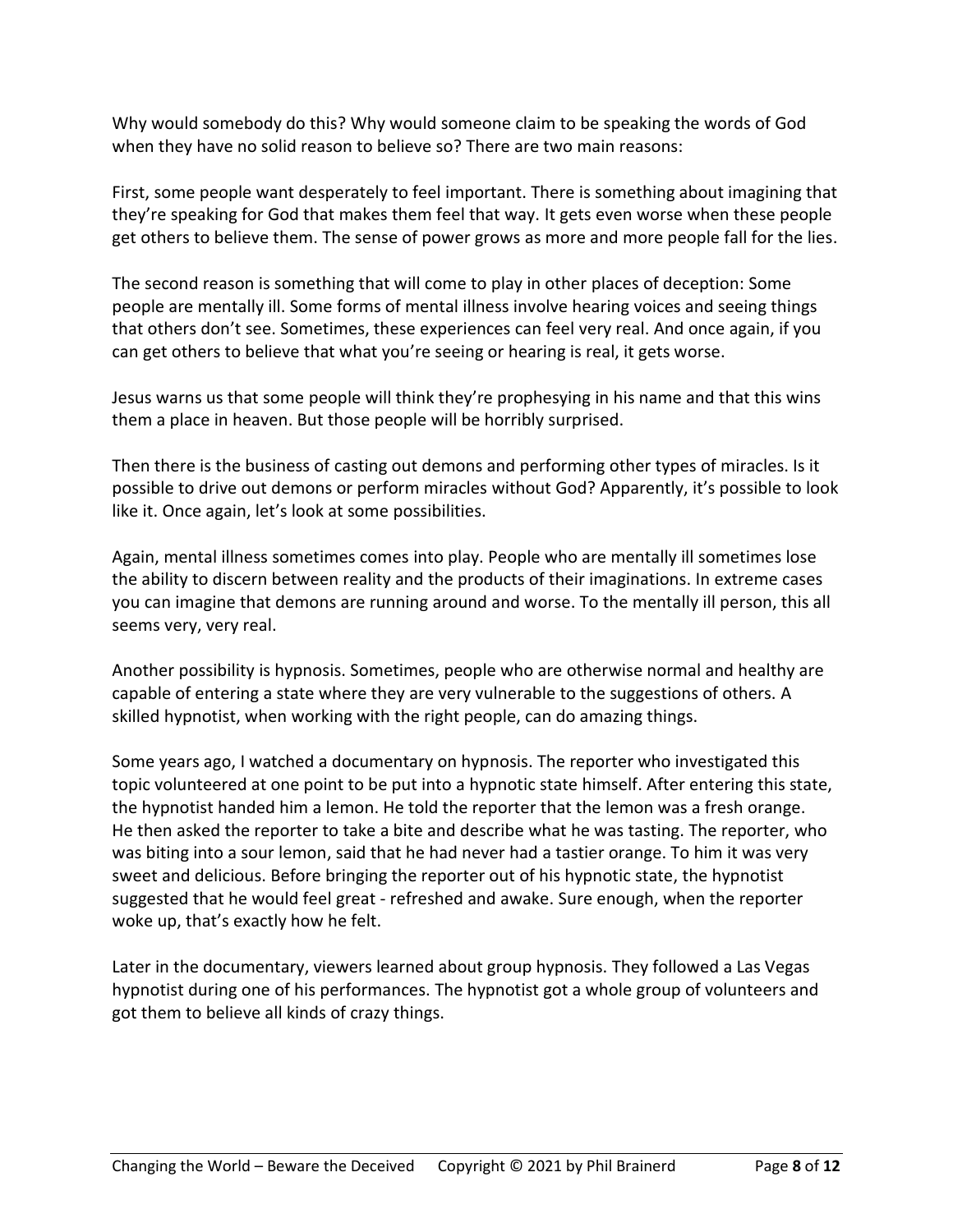Two of those things stood out: One – the hypnotist could put any of the participants to sleep at will. He would just tap their foreheads, and they would fall into the arms of some helpers. And then, like the hypnotist in the scene I mentioned a minute ago, this one also said that all participants would wake up refreshed and feeling like they had the best night's sleep they'd ever experienced. And sure enough, that's what everyone reported.

So, there are lots or reasons why people might be deceived into thinking that they're prophesying, casting out demons, and performing miracles.

This is a very real warning for some Christian groups today. In particular, groups who would call themselves "Charismatic" or "Pentecostal". These folks believe the Christian life should be full of supernatural activities. People should prophesy and participate in an activity called "speaking in tongues." People who speak in tongues claim to speak in foreign languages and special angelic languages. Also, they believe you should see miracles like healings and demon exorcisms on a regular basis.

One activity that stands out at this time is called "Being slain in the Spirit." This is an activity that is mentioned nowhere in the Bible. To be slain in the Spirit, you come to the front of the church, and someone touches you on the forehead. You immediately fall back into a deep sleep.

If this is sounding familiar, it should. It's exactly what happens in group hypnosis. I spoke to a friend once who participated in this activity. He said, "I don't know how it works, but after I do it, I feel like I've had the best night sleep in years." "If it feels so good", many would say, "It must be right".

Can the supernatural take place for Christians today? Could there be miracles like healings, or could a true prophet arise? Yes. But be warned, these types of activities can be very deceptive. And it's entirely possible that people who spend a lot of time in churches who focus on these activities will be tragically surprised someday when they meet Jesus. They will be surprised because being saved doesn't necessarily mean a long line of miracles.

Jesus said something very interesting to the Apostle Thomas. Thomas said he wouldn't believe that Jesus had risen from the dead until he could put his fingers into the wounds. Jesus allowed him to do just that:

27 Then he said to Thomas, "Put your finger here; see my hands. Reach out your hand and put it into my side. Stop doubting and believe." 28 Thomas said to him, "My Lord and my God!"

29 Then Jesus told him, "Because you have seen me, you have believed; blessed are those who have not seen and yet have believed." (John 20:27-29)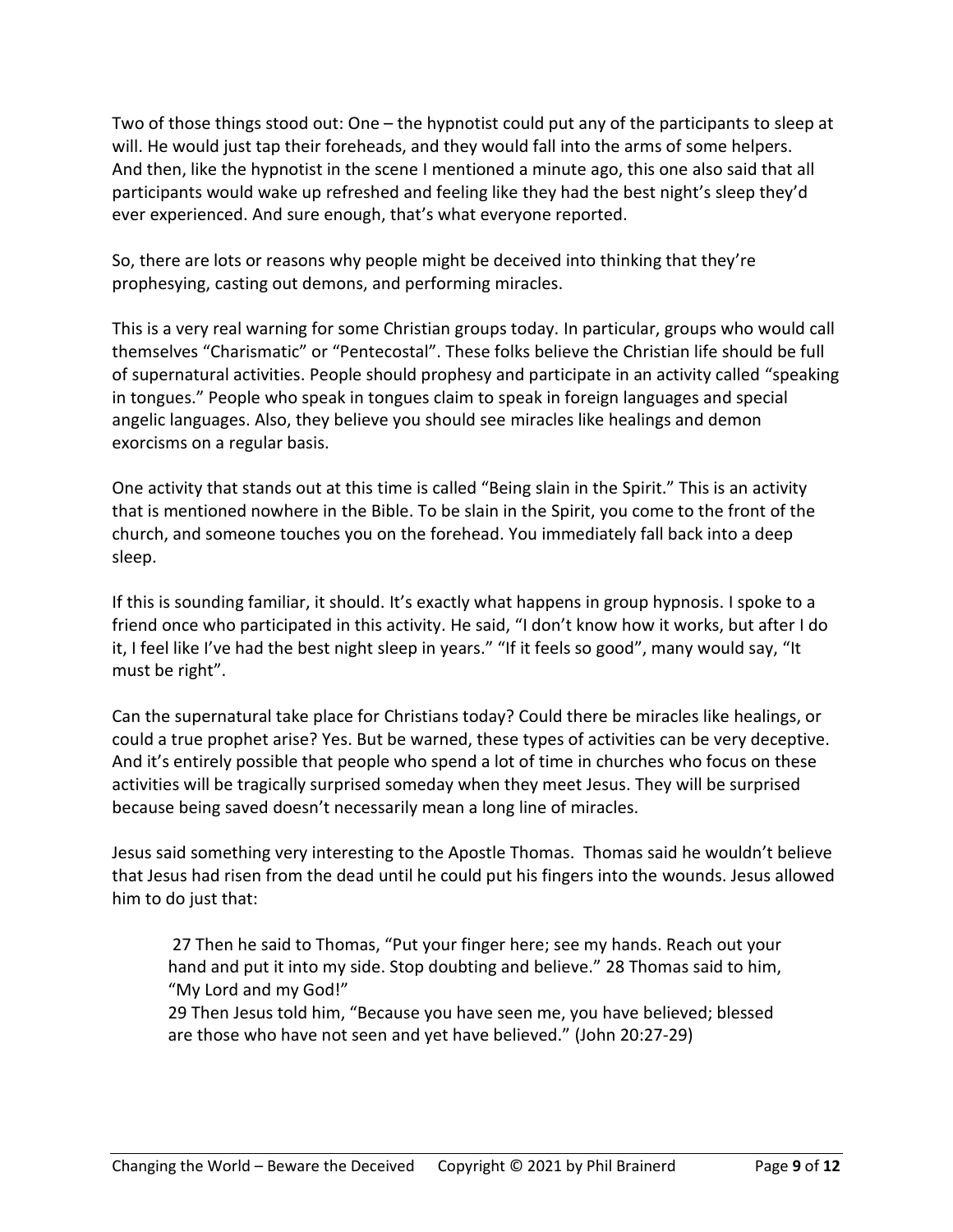Jesus tells us that the greatest faith is found in people who have not seen miracles and believe anyway.

There's a second reason that these people will be deceived: They will be deceived by a false understanding of what it means to be saved. You see, we are saved so that we can know God. Jesus will tell these people that he never knew them.

Let's read what Jesus said in another place:

3 Now this is eternal life: that they know you, the only true God, and Jesus Christ, whom you have sent. (John 17:3)

This is very important. Eternal life is not just a place. It's not just a state. It's a *relationship*. The will of the Father is that everyone be saved so that they can know him, and know Jesus Christ.

This is why it's so important to understand how we are saved. As we said, we are not saved by works. Let's look at an interesting story from the life of Jesus.

46 While Jesus was still talking to the crowd, his mother and brothers stood outside, wanting to speak to him. 47 Someone told him, "Your mother and brothers are standing outside, wanting to speak to you." 48 He replied to him, "Who is my mother, and who are my brothers?" 49 Pointing to his disciples, he said, "Here are my mother and my brothers. 50 For whoever does the will of my Father in heaven is my brother and sister and mother." (Matthew 12:46-50)

At another time, this happened:

27 As Jesus was saying these things, a woman in the crowd called out, "Blessed is the mother who gave you birth and nursed you." 28 He replied, "Blessed rather are those who hear the word of God and obey it." (Luke 11:27-28)

Tragically, people get it into their heads that all kinds of things around Jesus and things around the Christian life are really what matters. Jesus says that doing his will is what matters. And we've talked about that.

This is where all kinds of people who believe themselves to be Christians will be very surprised. Some believe in the Rosary. With the Rosary, you push a bead along a string. You recite a "Hail Mary". When you do that, you complement Mary, the mother of Jesus. You push another bead and repeat until you're done the whole string. There will be people who reach the gates of heaven one day and say, "I pushed those little beads until my fingers were sore." Jesus will say, "I'm sorry - Complementing my Mother is not my will."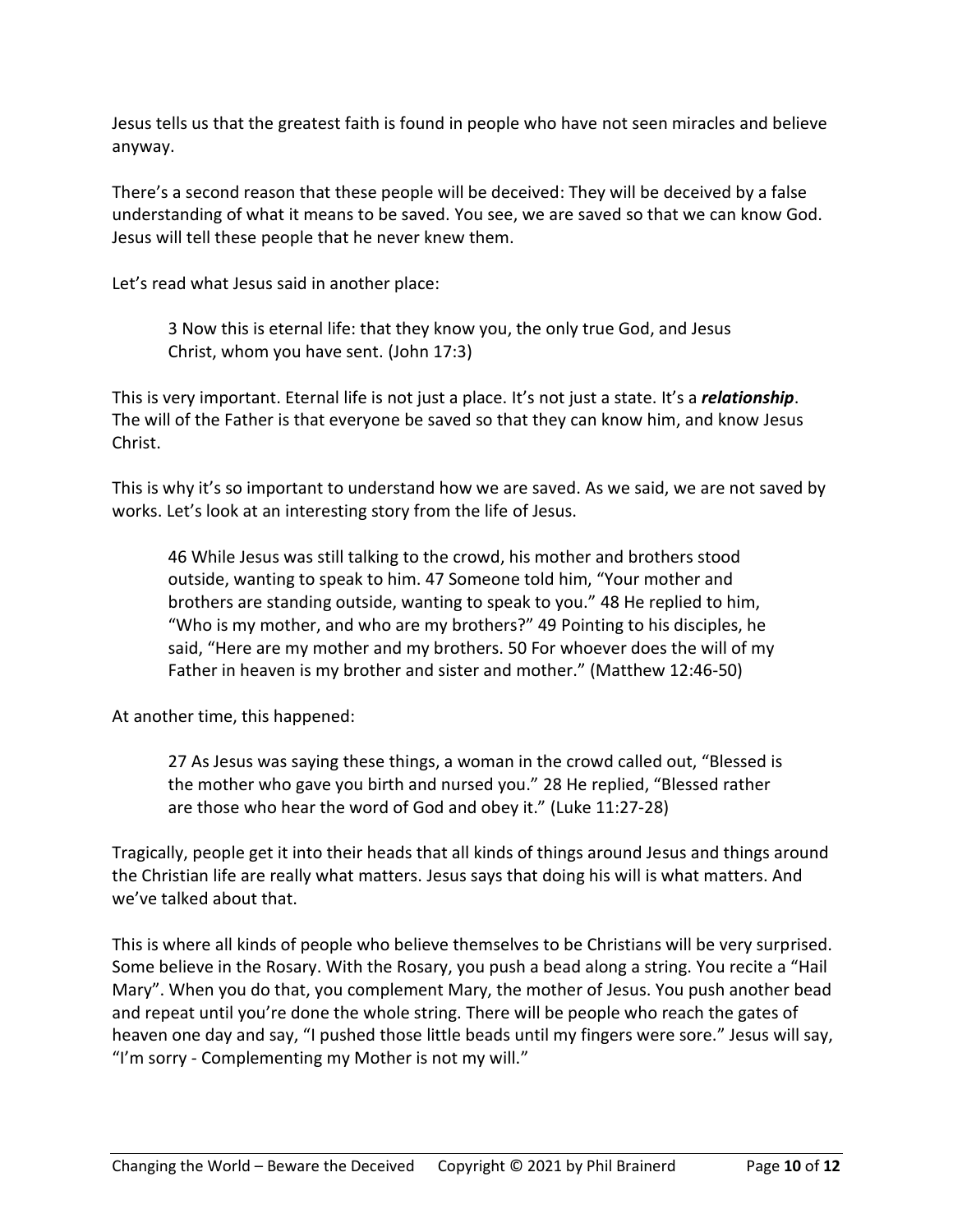Some think baptism saves them. They will say, "I was sprinkled with water as a child." Jesus will say, "Yes, but what did you do when you grew up?"

Others will announce all kinds of activities that they believe will purchase their way into heaven. But Jesus will say, "Your works do not purchase salvation - I save you so that you can produce good works."

Someday, as you approach the gates of heaven, the question will be, "Are you saved, and do you know God?" If not, Jesus will have to say, "I never knew you. Away from me, you evildoers."

Let's pull this all together.

## **Conclusion**

So, today we 've learned another Principle for changing the world - Number 6: Beware of the deceived. Some people are deceivers because they're crooks. Some people are deceivers because they themselves are deceived. They think they're going to be admitted to the Kingdom of Heaven. Some will believe those people and follow them. They will all be in for a horrible surprise.

Do not be deceived by them. You: Be saved. Be saved by faith alone in the work of God on your behalf. Understand that you are saved so that you can know God the Father and His Son, Jesus Christ. Seek God's help to grow in your relationship with him. Seek the help of his Holy Spirit so that you can produce works that glorify him. Then, not only will you receive the promise of salvation. But you will be well on the way to changing the world so that others can follow.